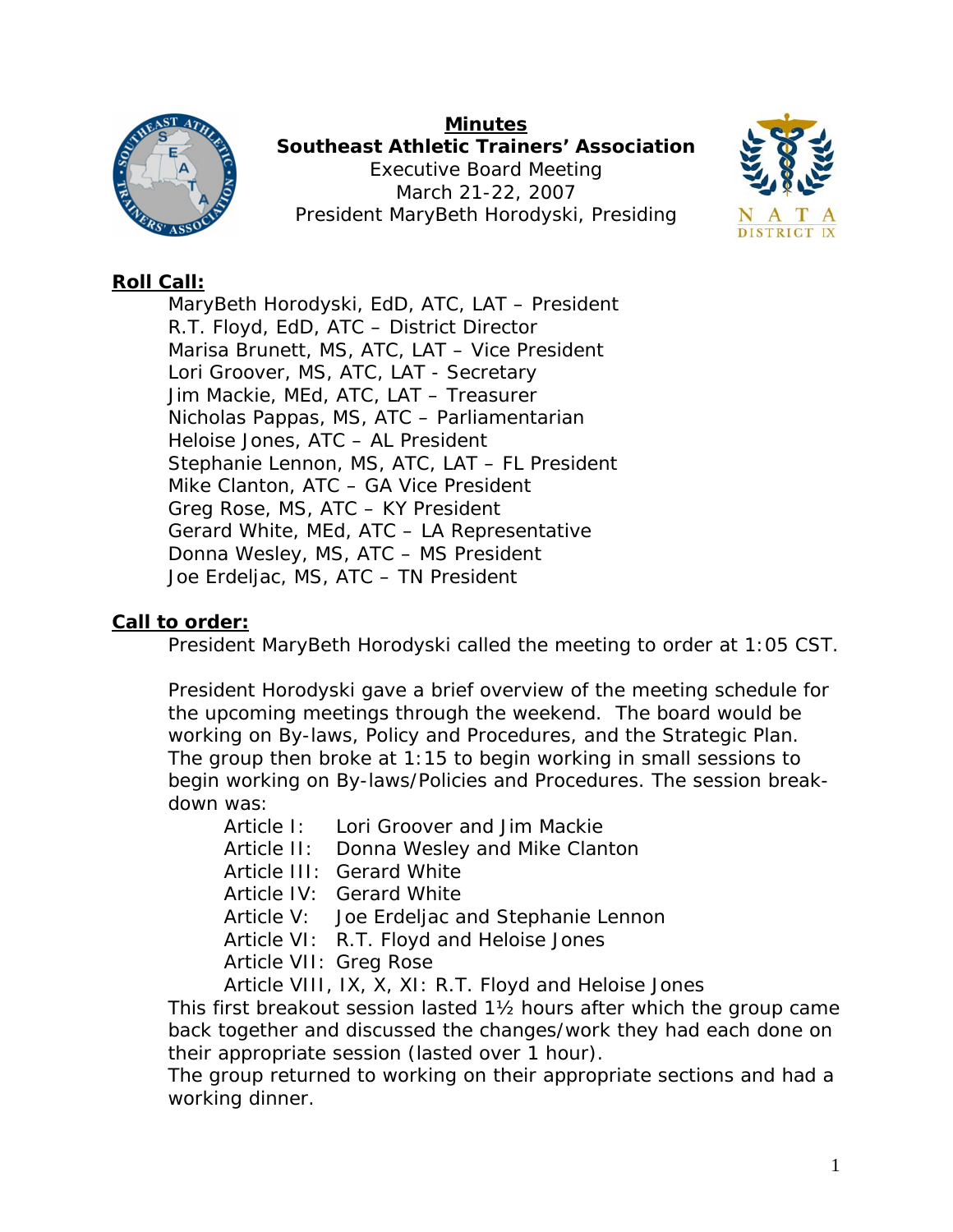Beginning at 8:00pm, the group broke into different groups to begin working on the Strategic Plan. The groups were:

Education: Donna Wesley, Mike Clanton, Stephanie Lennon Governance/Legislation: Gerard White, Greg Rose, Marisa **Brunett** 

Membership: R.T. Floyd, Jim Mackie

SEATA Infrastructure: Nick Pappas, Heloise Jones, Lori Groover

## **Adjournment:**

The meeting adjourned at 8:30p.m. CST

## **March 22, 2007**

## **Roll Call:**

 MaryBeth Horodyski, EdD, ATC, LAT – President R.T. Floyd, EdD, ATC – District Director Marisa Brunett, MS, ATC, LAT – Vice President Lori Groover, MS, ATC, LAT - Secretary Jim Mackie, MEd, ATC, LAT – Treasurer Nicholas Pappas, MS, ATC – Parliamentarian Heloise Jones, ATC – AL President Stephanie Lennon, MS, ATC, LAT – FL President Mike Clanton, ATC – GA Vice President Greg Rose, MS, ATC – KY President Gerard White, MEd, ATC – LA Representative Donna Wesley, MS, ATC – MS President Joe Erdeljac, MS, ATC – TN President

President Horodyski began the meeting at 8:30 a.m. and explained the goals of the morning session.

Groups broke into their same groups to continue their work on the Strategic Plan.

## **Budget Planning Introduction**

President Horodyski introduces the idea of implementing a SEATA Financial Committee. She is interested in appointing members from the SEATA Executive Board to participate.

Group continued to work on the By-laws and Policy & Procedures. This session of the Executive Board meeting ended at 1:00.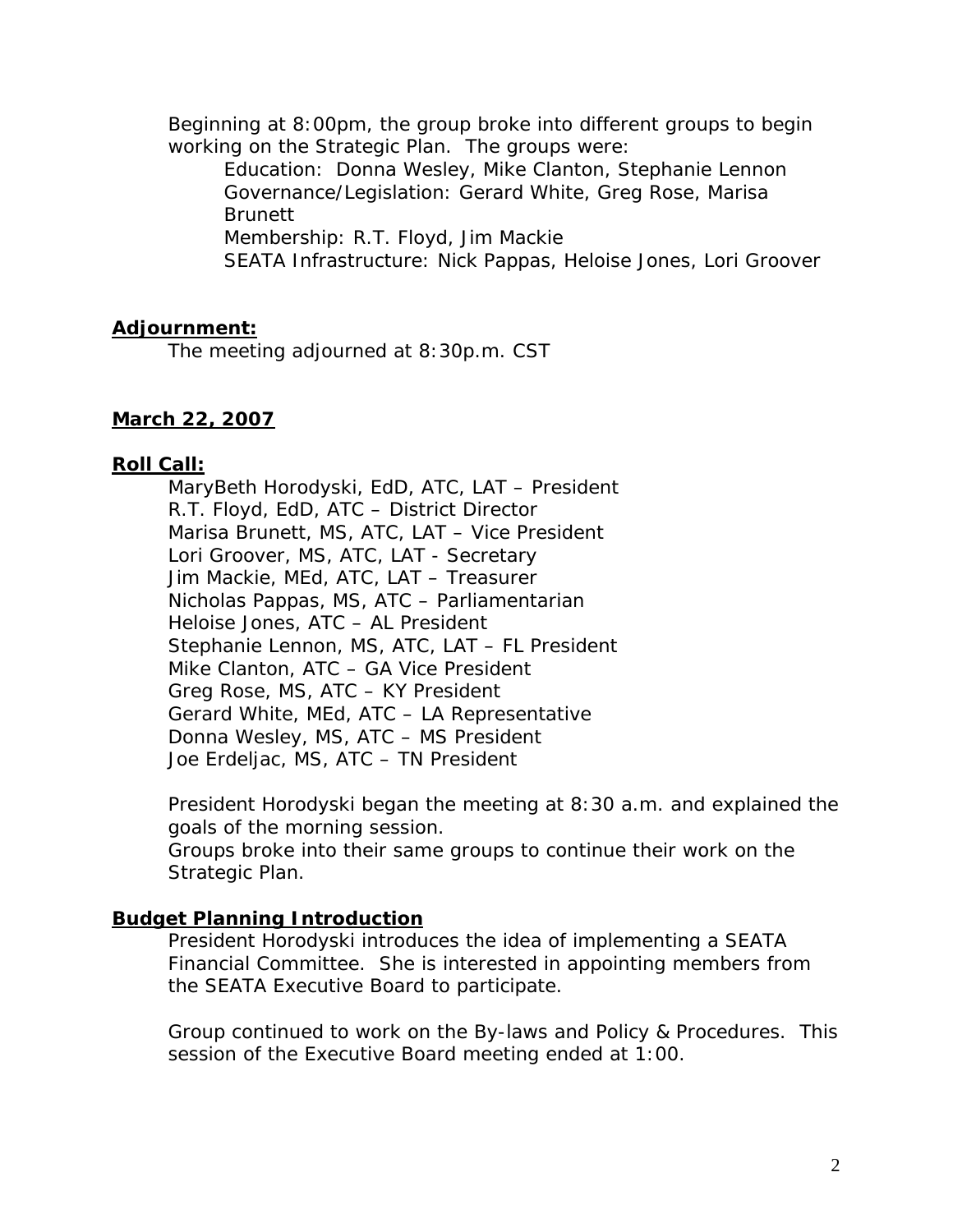

**Minutes Southeast Athletic Trainers' Association**  Executive Board Meeting March 22, 2007 President MaryBeth Horodyski, Presiding



# **Roll Call:**

 MaryBeth Horodyski, EdD, ATC, LAT – President R.T. Floyd, EdD, ATC – District Director Marisa Brunett, MS, ATC, LAT – Vice President Lori Groover, MS, ATC, LAT - Secretary Jim Mackie, MEd, ATC, LAT – Treasurer Nicholas Pappas, MS, ATC – Parliamentarian Heloise Jones, ATC – AL President Stephanie Lennon, MS, ATC, LAT – FL President Mike Clanton, ATC – GA Vice President Greg Rose, MS, ATC – KY President Gerard White, MEd, ATC – LA Representative Donna Wesley, MS, ATC – MS President Joe Erdeljac, MS, ATC – TN President

# **Call to order:**

MaryBeth Horodyski called the meeting to order at 1:05.

# **Minutes:**

**Voted: To approve February Conference Call Minutes with changes mentioned (correct spelling of names).** 

# **(AL, KY) Approved 7-0-0**

# **District Director Report: R.T. Floyd**

- R.T. Floyd reminded everyone, that once the NATA BOD minutes are approved, they are listed on the SEATA Listserve.
- Tiles purchased for the NATA PAC will be displayed at the NATA office. Discussed the idea of past state president's purchasing tiles to help support the PAC.
- Career Starter Dues: NATA has presented this idea of helping newly certified members with their NATA dues. The State Presidents provided their thoughts and concerns on this matter.

## **Voted: To vote in opposition of the proposed career starter dues system.**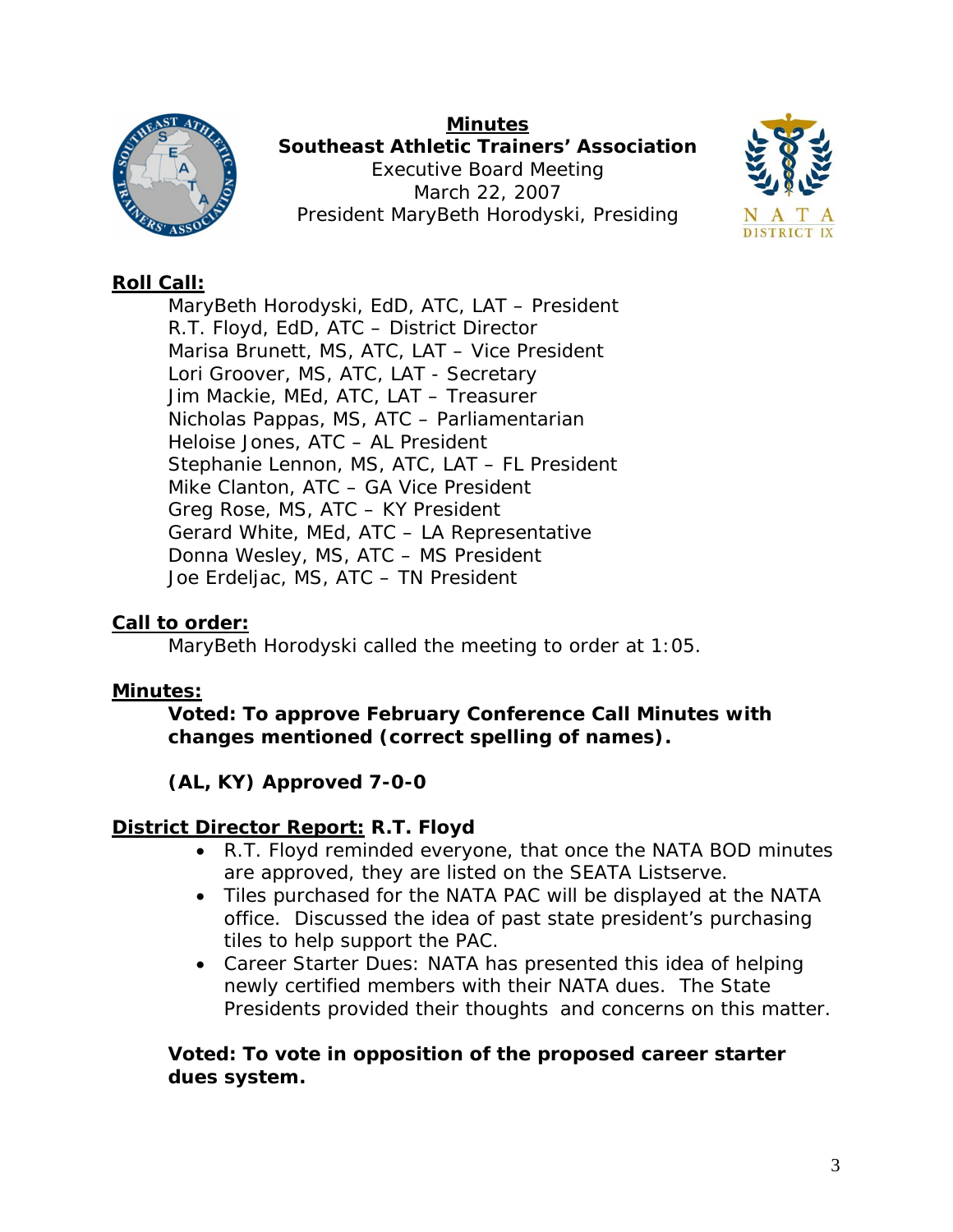# **(KY, TN) Approved 7-0-0**

- **Dues Checks:** NATA has changed the way the districts will receive their dues money, checks will come 4 times a year. The Career Center check will be paid out to the districts one time a year.
- **StikiPad Use/Questions:** Suggested that this program be utilized by the Board more for effective communication.

# **President's Report: MaryBeth Horodyski**

• June 1, 2007 is deadline for all changes regarding By-laws and Policy & Procedures.

## **Vice-President's Report: Marisa Brunett**

- The 2007 meeting at the Franklin Marriott is new to everyone, but the hotel has been accommodating to our group.
- We did get internet accessibility for the NPI registration.

# **Secretary's Report: Lori Groover**

- The computer will be set up for members to obtain their NPI numbers. Instructions will be provided, we could use people at the table to help our members.
- We are setting up a Legislative Alert Center with maps detailing the legislators, and a letter pre-printed. The members will only have to insert the legislator's name and then provide their signature and address. These will be collected and mailed to the appropriate individuals.

# **Treasurer's Report: Jim Mackie**

- Dues allocation checks to the states can be sent to whoever the President's would like, just provide Jim with the name and address. The state treasurer and president can receive a report.
- Discussion was presented and suggested that SEATA sets up a system to review where the money goes on a yearly basis, line by line. This should be placed in the Policy & Procedure Manual and placed on the March approval agenda.
- Only a few individuals have requested reimbursement from Hit the Hill day.

| • Statement balance as of February 28, 2007: | \$100,957.83 |
|----------------------------------------------|--------------|
| • Additional Credit Union, Gainesville       | \$24,426.06  |
| $\bullet$ Total                              | \$125,383.89 |
| • Investment Total                           | \$237,946.00 |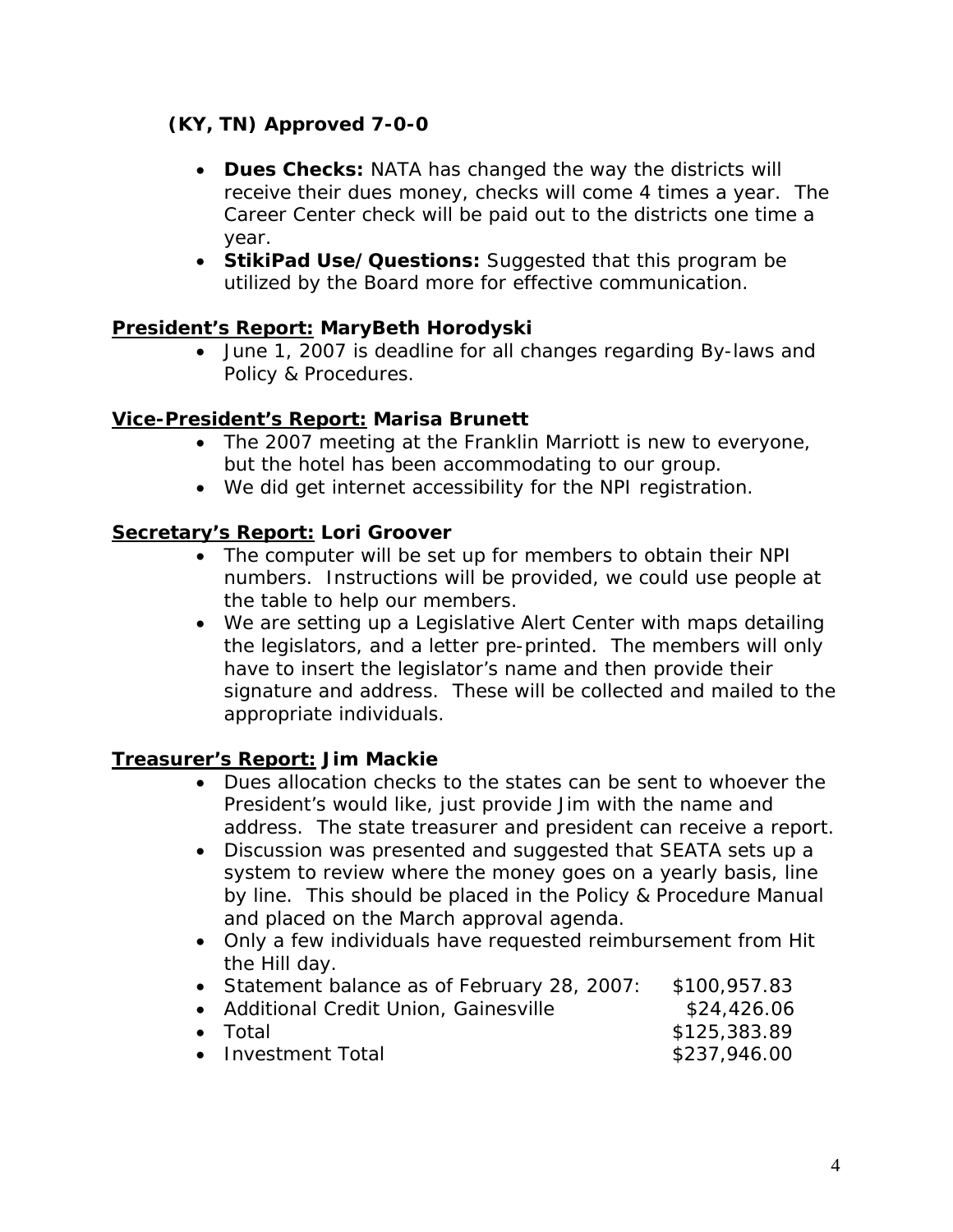## **Bobby Gunn Scholarship: R. T. Floyd**

Bobby Gunn, former NATA President, recently passed away. On our Board of Directors Conference Call this week, we discussed a number of options to appropriately honor him. One of these included establishing a Bobby Gunn Student Leadership Award which would include free NATA convention registration provided by the NATA to one first time attending student member from each district and a \$500.00 travel stipend for the student member to attend provided by the district. On the call all of the directors were unanimous in there support of this. Subsequently, we received the message below asking for a confirmation of the \$500.00 commitment.

 Discussion was provided on this issue. It was suggested by MaryBeth Horodyski for R.T. Floyd to let NATA know that the districts need time to react on information that is requesting a vote. The State Presidents are concerned with the method of the current system requested district votes.

# **Voted: Motion to contribute \$500.00 to the Bobby Gunn Student Leadership Fund for 1 year, to be reviewed annually.**

 **(FL, AL) Approved 7-0-0** 

## **Foundation Scholarships: MaryBeth Horodyski**

It was voted on when Chuck Kimmel was District Director and Frank Grimaldi was President, SEATA would give annually to the Bobby Barton Scholarship. The money goes through the NATA REF. Currently the NATA REF is re-structuring their scholarship options. They are presenting three scholarship options:

- Full Endowment One time contribution of \$50,000
- Partial Endowment Four successive contributions of \$13,000.
- Annual Written agreement to make at least five contributions of \$2500.

The Executive Board voted to go out of session, allowing Mike Wilkinson, District IX NATA REF Chair, to give more information on the scholarship situation.

The Board went back into session.

### **Voted: To approve the Partial Endowment Sponsorship Option presented by the NATA REF, \$13,000 for 4 successive years beginning in 2009.**

 **(LA, MS) Approved 5-0-2**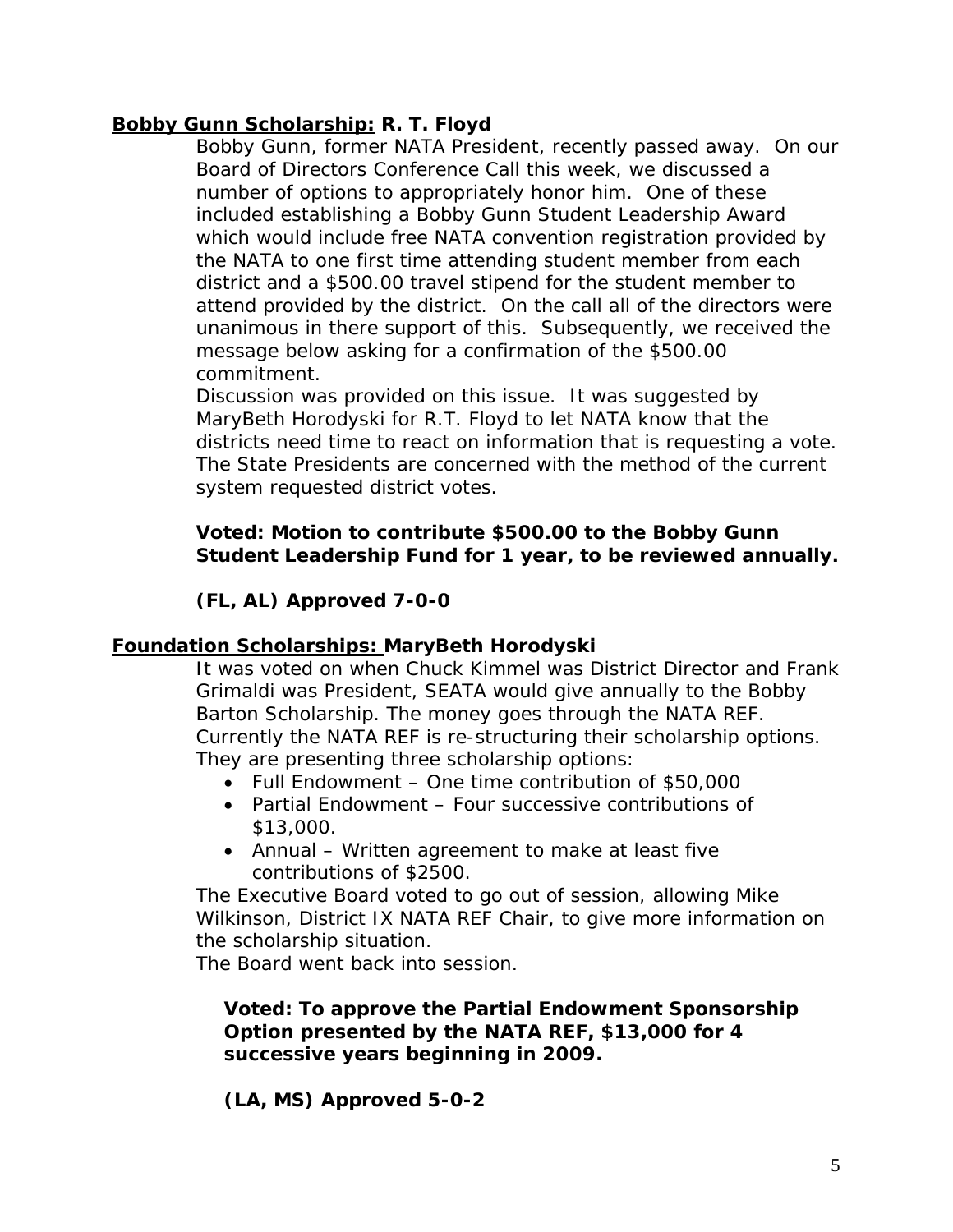## **Hurricane Fun Raiser Cookbook Money Distribution: R.T. Floyd**

 Board is reminded during a previous conference call it was approved for Mr. Glen Snow and Mr. Rich Carey, with the Plate O Pair Cookbooks to have a table at this meeting. They will be presenting President MaryBeth Horodyski a check during the Annual Awards Luncheon. Discussion by the group was presented to use the previous measures (for hurricane relief money) to decide who receives the money. This could be placed as a line item in the SEATA account since previous account has been closed. Information regarding the available money will be publicized in SEATA Newsletters and eBlasts.

## **Site Selection for 2008 Meeting: Marisa Brunett**

Proposal has been given to the Board from Conference Direct regarding San Destin Golf and Beach Resort in San Destin Florida. According to that proposal, available dates are March 12-16, 2008 or March 26-30<sup>th</sup>; room rates would be \$129.00 (\$20.00 more than this year). Discussion was made regarding the distance to the hotel from the nearest airport. Unsure of what area of the Resort will be reserved for our group. Heloise Jones, AL President, noted that everything is in house, and there is no need to leave the area once you arrive. This resort has been accommodating to the ALATA in year's past. Concern was given regarding the possibility of Vendors being in a different location. Still waiting on a proposal from current hotel, Franklin Marriott.

### **Group voted to table this discussion and have a special session of the Executive Board on March 24, 2007 to discuss the 2008 SEATA meeting.**

## **(LA, KY) Approved 7-0-0**

Discussion was provided on the possibility of offsetting the state that hosts the SEATA meeting. R.T. Floyd requested the Site Selection Committee to get back to the Board concerning future meetings.

## **Fees for Non-Members: Lori Groover**

 Lori Groover suggested the Executive Board look at possibly raising the registration fees for NATA Non-Members. Many other districts, and states, are currently doing this now. Can look at the possibility of applying the additional fees to the NATA membership, if the individual so desires.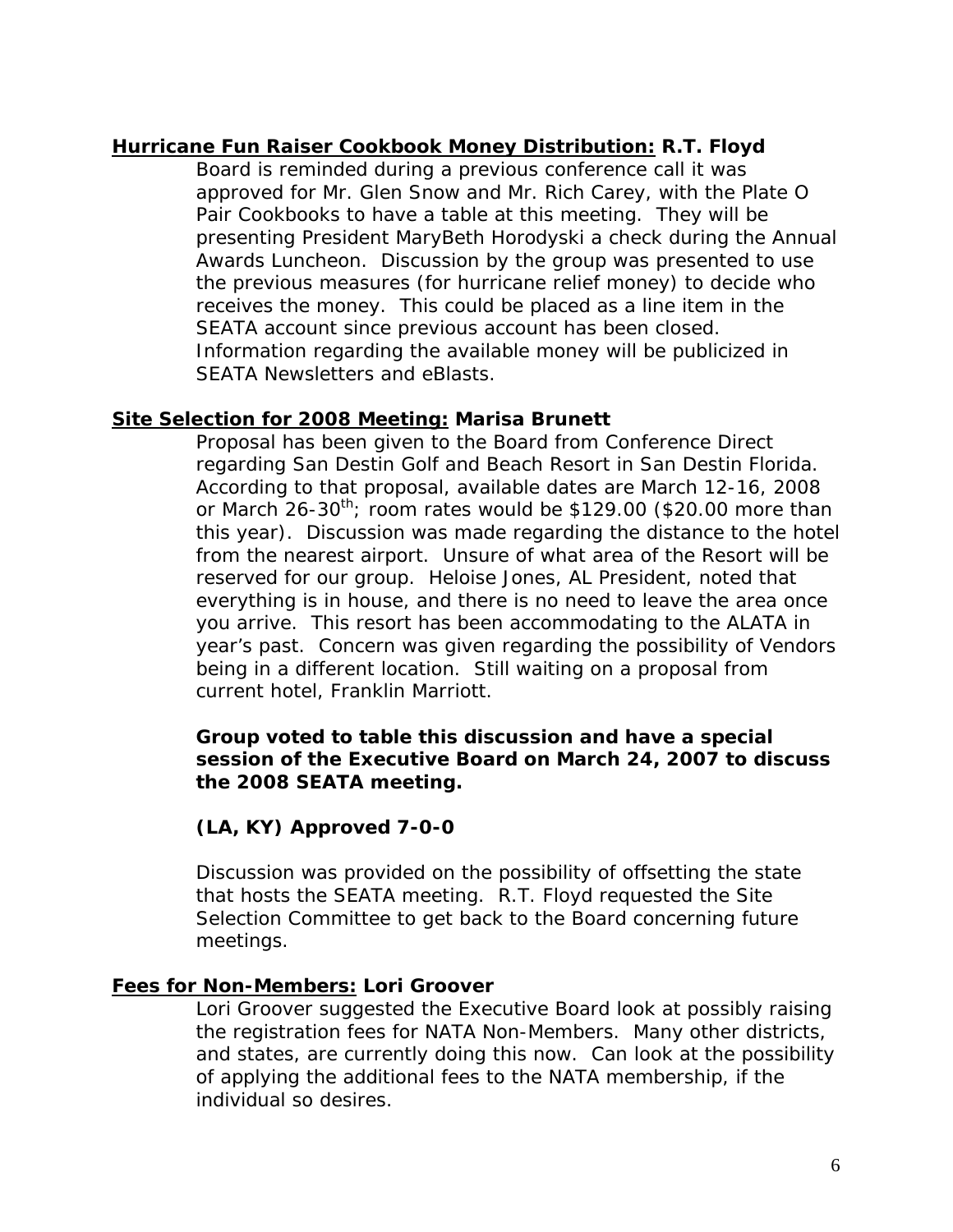The Board votes to go out of session to allow visitor, Ron Carroll, AR, to share his thoughts on how his district does currently charge additional fees to non-members.

The Board returns to session.

 It is decided Secretary Lori Groover will investigate the appropriate information and provide for the June meeting, in advance for the group to have it, so they can act on it in June.

### **Committee Reports:**

#### **Exhibits: David Green**

36 booths, down from last year. Added to the packet for vendors this year, if an ATC is also an exhibitor or rep with a company, they get ½ off of their registration.

 We did lose a few more companies. Several vendors have expressed their concern that the college athletic trainers are missing.

### **EDAC: Monroe Abram**

Have asked to get on the program for several years, are given a spot this year, and unfortunately had to back out due to not being able to secure a speaker. He asks that the slot be reserved for them and they will start earlier in securing a speaker. He is interested in obtaining a list of the minority athletic trainers. He has asked everyone to promote the Bill Chisholm Award.

### **ATSSC: Ray Castle**

Largest student athletic training meeting as of yet. 576 attendees. This is the 22<sup>nd</sup> year for this meeting. Members from many different states, including Montana and California. There was an increase in the sponsors, many of these are "in kind." Extended an invitation to the Board Members to work as faculty members.

### **Communications: R.T. Floyd**

Improving website, newsletter and eBlasts, and appreciate any feedback. Please respond when requesting information. Questioned if all committee pages should be on the members only section. eblasts are available to each state, R.T. Floyd will organize the information and state presidents will need to proof.

### **GAC: David Jones/MaryBeth Horodyski**

Committee Report was given to President MaryBeth Horodyski. He is requesting travel funding to state meetings, would like to attend at least 2 a year, plan is to represent NATA.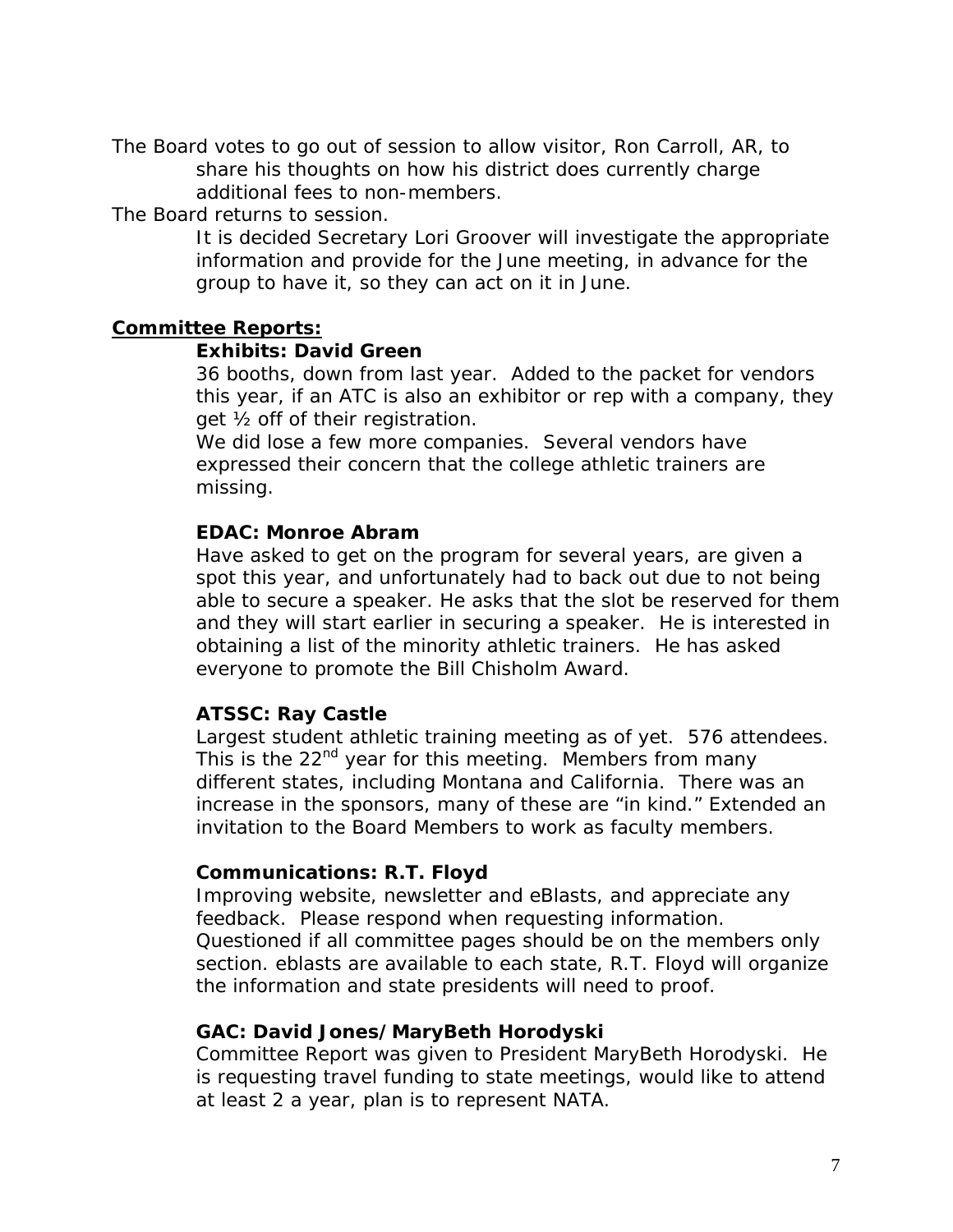Requesting \$1000.00 a year for his committee to travel to these state meetings.

 Discussion concerning the clarity between the GAC and the PAC. Additional information will be obtained and brought back to the Executive Board for action.

### **Public Relation: Marisa Brunett**

Official report is not available but will be emailed to the Board by President MaryBeth Horodyski.

 NATA President, Chuck Kimmel, was on ESPN's "Outside the Lines". PR committee is obtaining information from the states, would like to get this information on the SEATA website as well as sent to NATA.

### **Finance Committee: MaryBeth Horodyski**

President MaryBeth Horodyski requested Executive Board to approve the creation of a Finance Committee.

**Voted: To form a Finance Committee that will be chaired by the Treasurer and comprised of Heloise Jones (AL) and Gerard White (LA).** 

 **(FL,MS) Approved 7-0-0** 

 **Rescinded to be reworded:** 

 **Voted: To create a Finance Committee to be chaired by SEATA Treasurer and comprised of 2 voting members of the SEATA Executive Board.** 

 **(FL, MS) Approved 7-0-0** 

 **Voted: Request approval of the appointment of Heloise Jones (AL) and Gerard White (LA).** 

 **Approved 7-0-0** 

 **Voted: To approve conference call for Finance Committee to discuss SEATA Budget Proposal.** 

 **(MS, FL) Approved 7-0-0.** 

### **Research and Education Committee: Monique Mokha and Carl Mattacola**

Monique Mokha will be moving to the Los Angeles area in June, she will need to be replaced.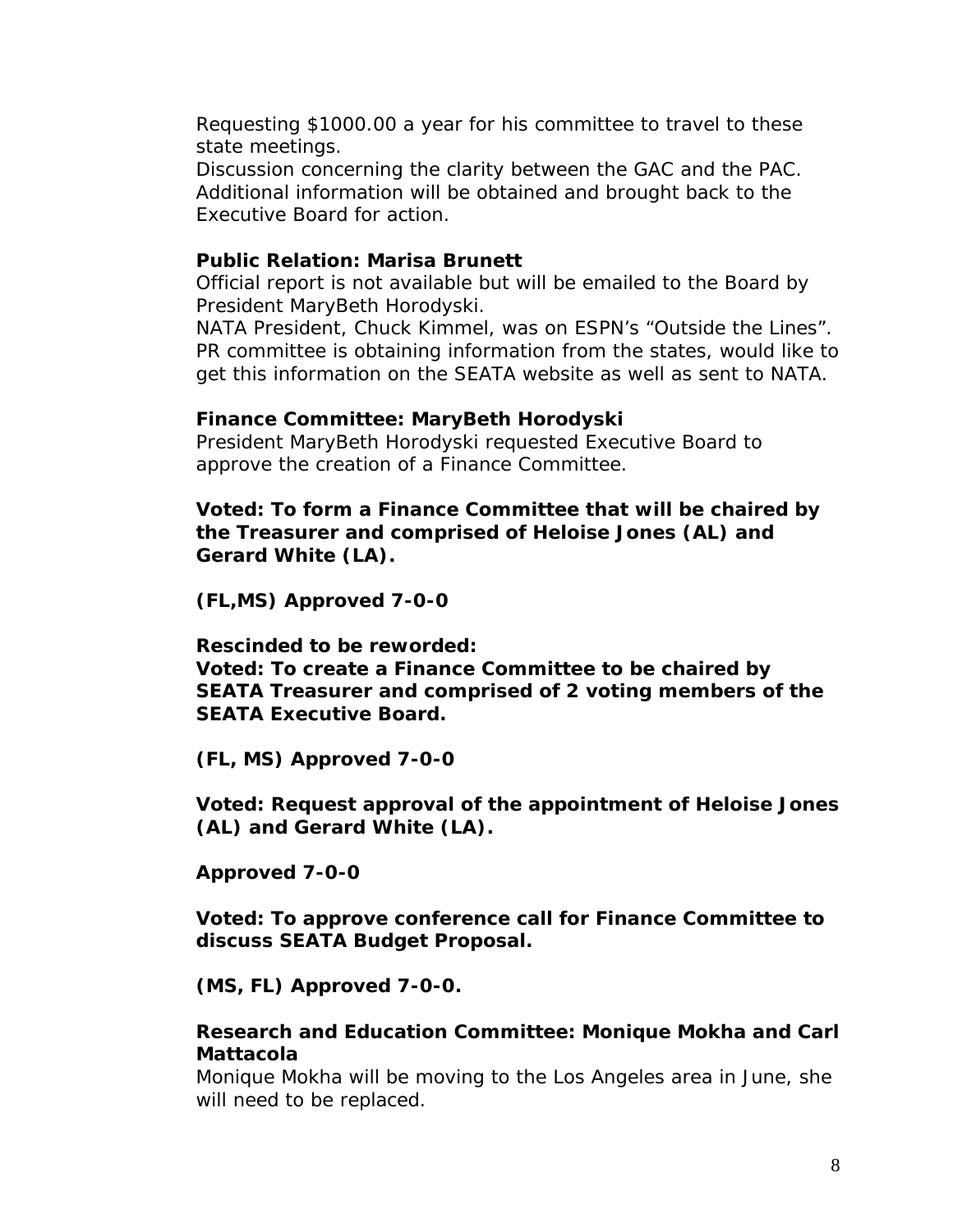Need a committee representative from Alabama. "Bones" will be the theme for the 2008 SEATA annual meeting. Adding a statement to the speaker's letter asking them if they would consider donating their honorarium back to SEATA. They have asked to receive any comments, good or bad, regarding the 2007 meeting.

### **Secondary Schools: Stephanie Lennon**

Information regarding states that may have legislative money to support hiring certified athletic trainers in the high schools. Consider funding the SSC chair to present to the college student meeting since it is not held in conjunction with our Annual meeting. Group suggested he become a faculty member for the ATSSC. This will be placed as an action item for the May conference call.

### **Memorial Resolutions: John Anderson**

Please send information of members passing to John Anderson.

### **History and Archives: John Anderson**

Need to update information, last time this was done was 1984. Archives are needed. Would like everyone at the college and high school level to list the certified athletic trainers that have worked there, the time they were there and send the information to John Anderson.

### **Committee Vacancies: MaryBeth Horodyski**

Representatives are needed for these committees: Clinical/Industrial/Corporate Athletic Trainers: AL and LA College/University Athletic Trainers: FL College/University Athletic Trainers Student: Fl EC Educational Multimedia: FL, KY, LA, TN EDAC: KY, LA SEATA Athletic Training Educators' Conference: TN SEATA Research & Education Committee: AL, and Monique will need to be replaced.

### **Conclusion/planning for next meeting:MaryBeth Horodyski**

- Next conference call will be April, MaryBeth Horodyski will send information to the Executive Board.
- District Meetings in Anaheim will be June 27, 11:00a.m.
- SEATA Executive Board meeting will be June 28, 3:30.

### **Adjournment**

The meeting is adjourned at 6:05 p.m.